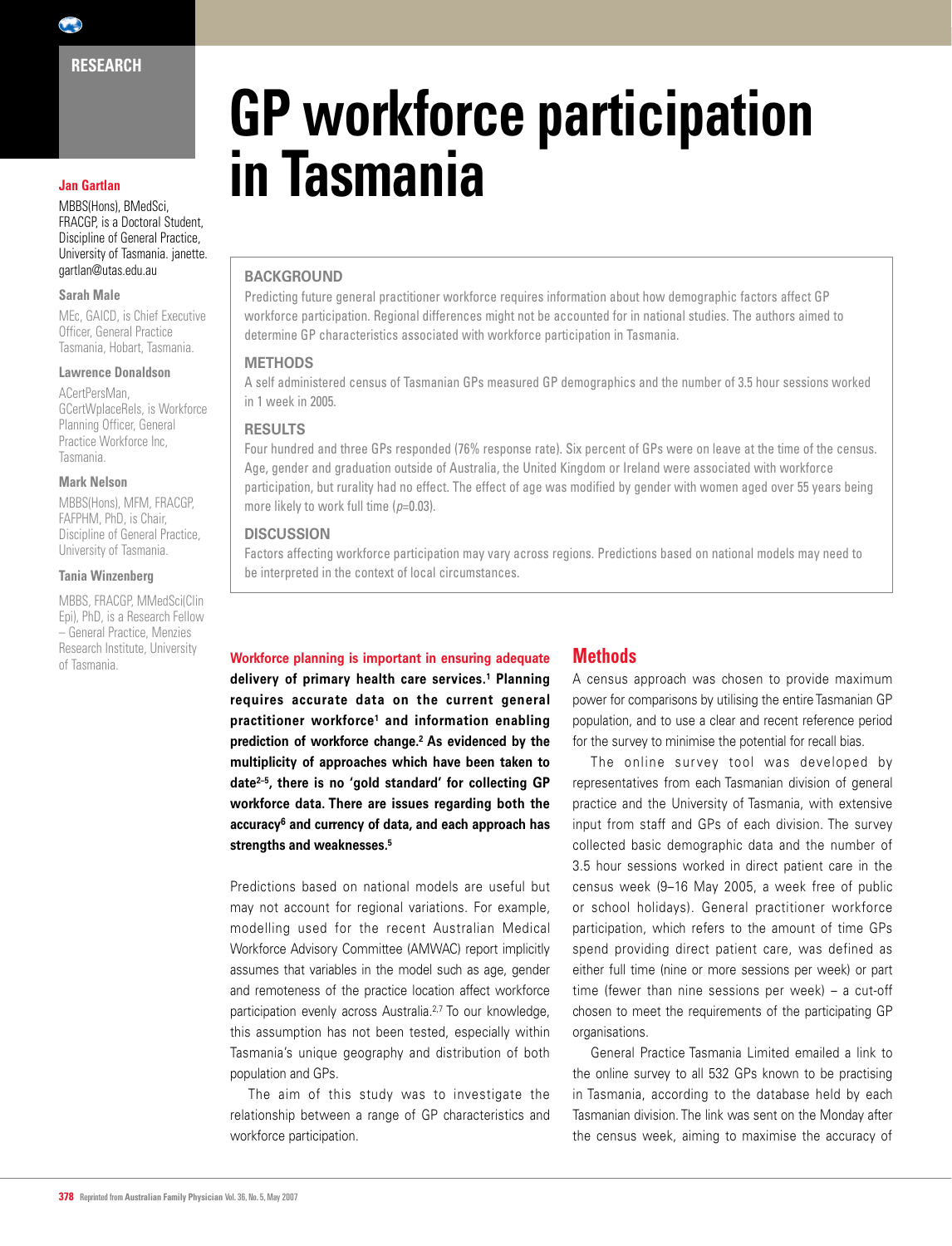GPs' recall. Nonresponders were sent a further email 1 week later. General practitioners without an email address and nonresponders were sent a paper based survey. Nonresponders were followed up by phone.

### **Statistics**

We performed univariable analyses to determine which factors were associated with working full time in general practice using Chi-square tests for categorical variables and unpaired

| Table 1. Characteristics of Tasmanian GPs (n=403) |  |             |  |  |  |
|---------------------------------------------------|--|-------------|--|--|--|
| <b>Characteristic</b>                             |  | $n \ (\%)$  |  |  |  |
| Male                                              |  | 229 (57)    |  |  |  |
| Age (years), mean (SD)                            |  | 49.3 (10.1) |  |  |  |
| Place of qualification*                           |  |             |  |  |  |
| Australia                                         |  | 274 (68)    |  |  |  |
| United Kingdom/Ireland                            |  | 57 (14)     |  |  |  |
| Other countries                                   |  | 62 (15)     |  |  |  |
| Vocationally registered                           |  | 207 (89)    |  |  |  |
| RRMA classification**                             |  |             |  |  |  |
| $1 - 4$                                           |  | 292 (73)    |  |  |  |
| $5 - 7$                                           |  | 106 (27)    |  |  |  |
| Participation in GP workforce <sup>†</sup>        |  |             |  |  |  |
| Not working in general practice                   |  | 26(6)       |  |  |  |
| Part time                                         |  | 226 (56)    |  |  |  |
| Full time                                         |  | 151 (38)    |  |  |  |

Missing data on 10 participants

\*\* RRMA classification, missing data on five participants

† Full time participation defined as working nine or more sessions per week

in direct patient contact

| Table 2. GP characteristics associated with working full time |                    |                    |                |                    |  |  |  |  |
|---------------------------------------------------------------|--------------------|--------------------|----------------|--------------------|--|--|--|--|
|                                                               | <b>Univariable</b> |                    | Multivariable* |                    |  |  |  |  |
|                                                               | 0R                 | $(95% \text{ Cl})$ | <b>OR</b>      | $(95% \text{ Cl})$ |  |  |  |  |
| Age quartile (years)                                          |                    |                    |                |                    |  |  |  |  |
| <42                                                           | 1.00               |                    | 1.00           |                    |  |  |  |  |
| $42 - 49$                                                     | 4.09               | $(2.01 - 8.15)$    | 3.35           | $(1.54 - 7.30)$    |  |  |  |  |
| $49 - 55$                                                     | 3.89               | $(1.92 - 7.83)$    | 3.39           | $(1.54 - 7.43)$    |  |  |  |  |
| >55                                                           | 3.21               | $(1.60 - 6.44)$    | 2.12           | $(1.01 - 4.86)$    |  |  |  |  |
| Gender                                                        |                    |                    |                |                    |  |  |  |  |
| Male                                                          | 1.00               |                    | 1.00           |                    |  |  |  |  |
| Female                                                        | 0.16               | $(0.09 - 0.25)$    | 0.17           | $(0.10 - 0.30)$    |  |  |  |  |
| <b>Place of qualification</b>                                 |                    |                    |                |                    |  |  |  |  |
| Australia, UK or Ireland                                      | 1.00               |                    | 1.00           |                    |  |  |  |  |
| Other overseas country                                        | 2.36               | $(1.26 - 4.44)$    | 2.84           | $(1.34 - 6.01)$    |  |  |  |  |
| <b>Rurality</b>                                               |                    |                    |                |                    |  |  |  |  |
| RRMA 1-4                                                      | 1.00               |                    | 1.00           |                    |  |  |  |  |
| <b>RRMA 5-7</b>                                               | 0.99               | $(0.61 - 1.60)$    | 0.95           | $(0.53 - 1.70)$    |  |  |  |  |
| * Adjusted for other items in table                           |                    |                    |                |                    |  |  |  |  |
| $OR = odds ratio$                                             |                    |                    |                |                    |  |  |  |  |
| $Cl =$ confidence interval                                    |                    |                    |                |                    |  |  |  |  |
| Bold text denotes statistical significance                    |                    |                    |                |                    |  |  |  |  |

t-test for continuous variables. We then used multivariable logistic regression to determine which factors were independently associated with working full time in general practice, including assessing possible interactions. We collapsed categories for Rural, Remote and Metropolitan Area (RRMA) classification.<sup>8</sup> GP type, and place of qualification where there were either very small GP numbers or where univariable analyses showed little difference between categories. As age and years since qualification were highly correlated, only age was included in the multivariable model. The variables included in the multivariable logistic regression model were GP age quartile, gender, place of qualification and RRMA classification of main practice.

Ethics approval was obtained from the Southern Tasmanian Human Research Ethics Committee (the combined ethics committee of the University of Tasmania and Department of Health and Human Services).

Statistical significance was set at *p*<0.05 (two-tailed) and any reported association is significant at this level.

# **Results**

Four hundred and three GPs responded to the survey (response rate 76%). Characteristics of responders are given in *Table 1*. One hundred and sixty GPs (40%) responded to the survey online. There were no statistically significant age or gender differences between responders and nonresponders. Most GPs not working in general practice in the census week (n=26) were on leave (n=23, 6%); the remainder were not currently engaged in general practice.

*Table 2* shows the GP characteristics associated with working full time in general practice. Older age, male gender and medical qualification outside of Australia, the United Kingdom or Ireland were associated with working full time in general practice. There was no association between rurality of practice location and workforce participation.

The effect of age was modified by both gender and place of qualification (*Figure 1, 2*). Age was not associated with GP workforce participation in male GPs (*p*=0.28 for trend), but women were more likely to work full time with increasing age (*p*=0.001 for trend)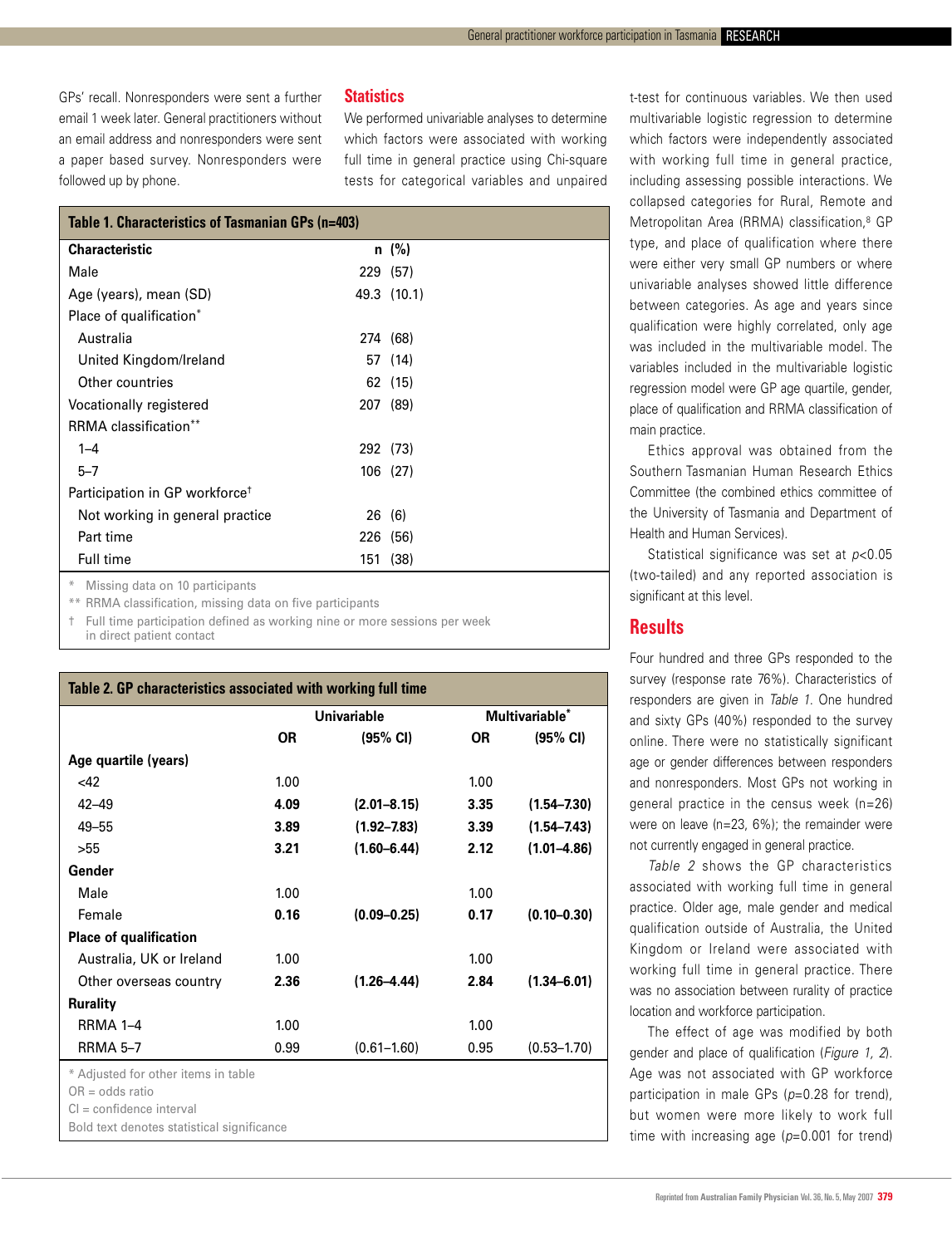



particularly in the oldest age quartile (age >55 years) (*p*=0.03). Age had no effect on workforce participation in GPs who qualified in Australia, the UK or Ireland, but GPs in the third age quartile (49–55 years) who graduated outside these countries were less likely to work full time than those in other age quartiles ( $p=0.02$ ). There were no other statistically significant age or gender interactions.

# **Discussion**

While workforce participation of Tasmanian GPs is affected by gender and age in ways similar to that described in other studies, rurality does not have the same impact on workforce participation seen national datasets. In addition, we report an interaction between gender and age. Over time, this interaction may reduce the impact of the increasing proportion of women in the GP workforce on general practice clinical hours worked.

Direct comparisons between different workforce participation assessments are 0.2 difficult because of the differences in survey

Age at diagnosis

design and analysis. In particular, full time work has been variously defined. The Australian Institute of Health and Welfare9 offered two alternative definitions for full time work: 35 hours or more per week worked (the general workforce 'standard') or 45 hours or more per week worked (close to the 'standard' or average worked by medical practitioners). Our study restricted the full time work definition to direct patient care, unlike other datasets which included indirect care.<sup>9</sup> Nonetheless, a discussion of the results of different studies may add to our understanding of factors affecting GP workforce participation.

Our findings regarding the impact of gender on workforce participation are consistent with other observations that women GPs are more likely to work part time than their male counterparts.9–11 However, the association of increasing age with working full time in women to some extent counteracted the decrease in full time work due to gender. This has implications for predicting the effects of the current trend toward increased numbers of women in the GP workforce. The effect of age in women could be a cohort effect, ie. women who are currently aged over 55 years have been working a greater number of hours throughout their career. However, workforce data from 1993 suggests that this is not the case, although the data does not allow direct comparison.<sup>12</sup> A more likely explanation may be that as women GPs age, they choose to or become able to increase their working hours, and it is possible that the effects of increasing proportions of women in the GP workforce on GP supply may diminish over time. The lack of an association of age with workforce participation in men contrasts with the national trend for reduction in working hours in younger male GPs.2 This may reflect regional variation in the effect of age on workforce participation. It could also reflect differences in the survey and data analysis methodologies.

We found that international medical graduates (IMGs) who trained outside of the UK and Ireland are more likely to work full time. One proposed explanation for this is that IMGs are in the age and gender group that worked relatively long hours.<sup>2</sup> However, even after adjusting for age and gender in our study, the effect of place of qualification persisted, suggesting that other factors might be involved. Moreover, we found that workforce participation in GPs aged 49–55 who graduated outside Australia, the UK or Ireland was less than those at other ages. The reasons for this remain unclear. In the AMWAC report the variables used in modelling did not include whether GPs were Australian or internationally trained.7 This is an important gap, given that IMGs make up an estimated 25% of the Australian GP workforce.

Practice location (whether urban or rural) was not associated with GP workforce participation in Tasmania, in contrast to results from other studies.1,2,9,13 This could be due to the methodological differences in these studies in quantifying full time work. It could also be because few Tasmanian GPs work in remote practice; only three respondents worked in RRMA 7 areas, and none worked in RRMA 6.

Our study has several limitations. It only assesses 1 week of GP workforce participation, which might vary seasonally. However, all methods of workforce assessment have strengths and weaknesses<sup>5</sup> and we decided to use a methodology which enabled us to gain timely information, with potentially less recall bias because of its short reference period.

Tasmania has fewer remote general practices compared to other states. Replicating this study in other states with a greater range of RRMA classifications is needed to see whether this result is generalisable to other areas. Our data only provides an estimate of the hours worked by GPs who work in excess of 10 sessions per week and does not allow us to describe the characteristics of those GPs. We did not attempt to quantify the amount of work performed outside of direct patient care, which may be substantial,<sup>15,16</sup> as our workforce planning required a focus on the delivery of direct patient care.

The online GP census provided timely demographic and workforce participation data to inform GP workforce planning in Tasmania, and provides a potential methodology that could be applied at a national level. Our findings support the usefulness of regional as well as national GP workforce assessments to help plan for future GP workforce needs.